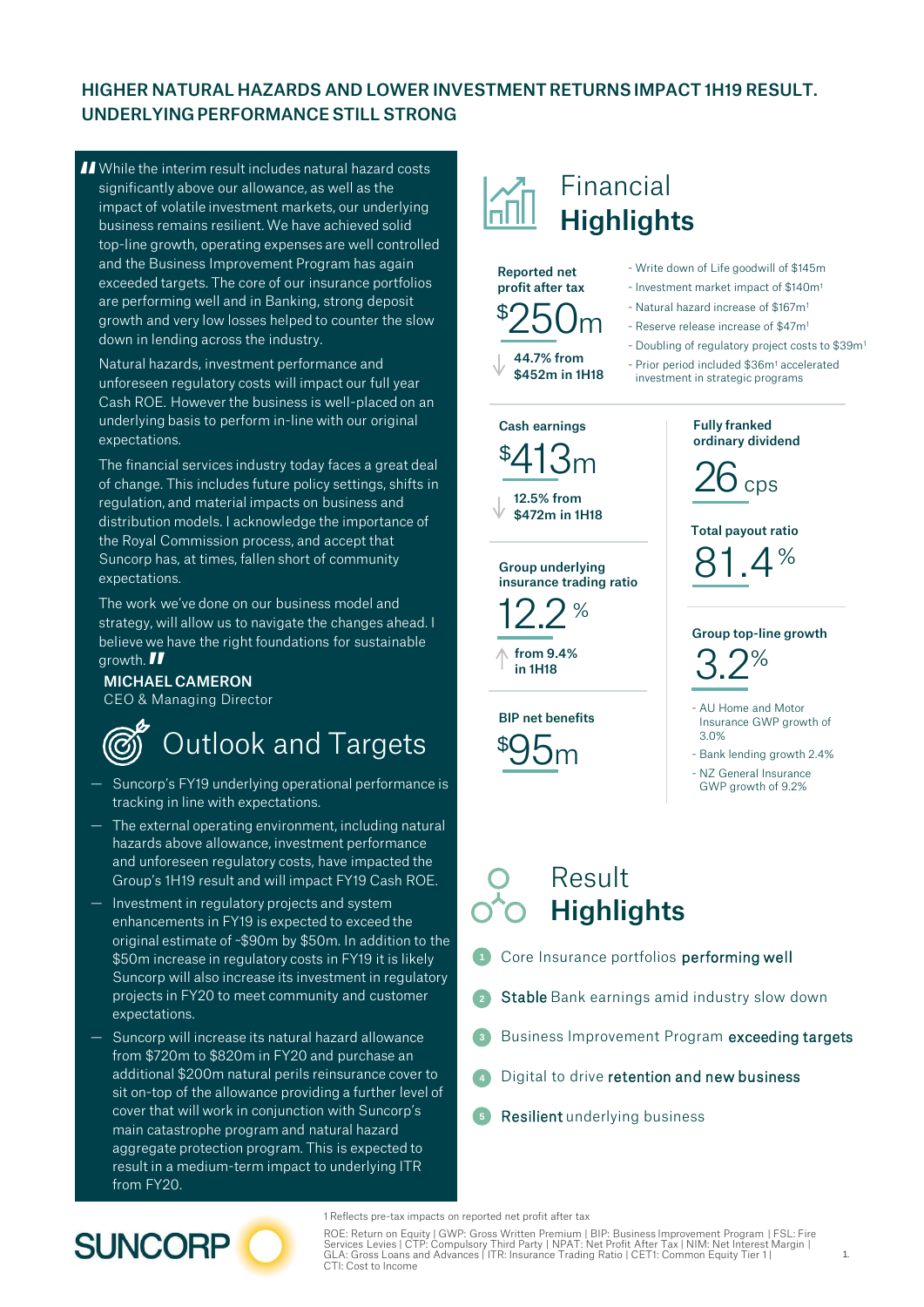## Insurance (Australia)



" We achieved Motor & Home GWP growth of 3% and reduced operating expenses by 3.8% (excluding FSL). We delivered a world-class response to the Sydney hailstorm, with a high level of digital claims lodgements, delivering a seamless customer experience.<sup>11</sup> міснаєї самеком<br>-

1H 19

|                            | 1H 19<br>(SM) | 1H 18<br>(SM) | ,,,,,<br>vs 1H 18<br>(%) |
|----------------------------|---------------|---------------|--------------------------|
| General Insurance GWP      | 4,101         | 4.004         | 2.4                      |
| Net earned premium         | 3,689         | 3.643         | 1.3                      |
| Net incurred claims        | (2,855)       | (2,724)       | 4.8                      |
| Total operating expenses   | (769)         | (773)         | (0.5)                    |
| Insurance trading result   | 190           | 266           | (28.6)                   |
| Insurance (Australia) NPAT | 133           | 234           | (43.2)                   |

#### Australian Life Business held for sale

- The Australian Life Business held for sale after tax profit of \$23m, down 45.2%, reflects reduced experience profits, partially offset by one-off adjustments in the Wealth business.
- Suncorp continues to target a completion date of 28 February 2019 for the sale of the business to TAL Dai-ichi Life Australia Pty Limited, subject to the receipt of regulatory approvals.
- Insurance (Australia) profit after tax decreased 43.2%, with an improvement in underlying margins offset by an increase in natural hazard claims costs and the negative impact of investment market movements.
- The Home and Motor portfolios achieved GWP growth of 3.0%, with increases in average written premium more than offsetting a reduction in units.
- While CTP GWP decreased by 5.7% due to schemereform, national market share has been maintained.
- Net incurred claims increased by 4.8% driven by higher natural hazard costs and the impact of risk free rate movements, partly offset by continued benefits from BIP and improvements in working claims loss ratios.
- Net reserve releases of \$170m, well above the long-run expectations of 1.5% of net earned premium.
- Total investment income was \$122m, representing an annualised return of 2.0% for the half year.
- As previously disclosed, the sale is expected to result in an after tax non-cash loss on sale of approximately \$880m, to be reflected in the FY19 result.
- Following completion of the sale, Suncorp intends to return approximately \$600m of capital to shareholders.
- Suncorp will also commence a 20-year strategic alliance with TAL to offer market-leading life insurance solutions through Suncorp's Australian distribution channels.

### Banking & Wealth



Our investment in enhancing digital capability and self-service, " as well as our recently announced five-year partnership deal with Australia Post, is part of our ongoing commitment to make it easy for customers to interact with us on their terms.  $\boldsymbol{\mu}$   $_{\texttt{MICHAEL CAMERON}}$ 

|                                                 | 1H 19<br>(SM) | 1H 18<br>(\$M) | 1H 19<br>vs 1H 18<br>(%) |
|-------------------------------------------------|---------------|----------------|--------------------------|
| Banking profit after tax                        | 182           | 191            | (4.7)                    |
| Wealth profit after tax                         |               | (6)            | n/a                      |
| <b>Banking &amp; Wealth</b><br>profit after tax | 183           | 185            | (1.1)                    |
| Total housing loans                             | 47.982        | 46.940         | 2.2                      |
| Total consumer lending                          | 162           | 250            | (35.2)                   |
| Total business lending                          | 11,026        | 10.569         | 4.3                      |
| <b>Total lending</b>                            | 59,170        | 57.759         | 2.4                      |
| Total customer funding                          | 39,357        | 38.022         | 3.5                      |

- Strong at-call deposit growth materially above system, underpinned by investment in digital capability.
- Home lending grew 2.2% within a competitive and slowing mortgage market. Business lending grew 4.3%, reflecting growth in commercial lending and a reduction in the agribusiness portfolio.
- NIM of 1.79% reflects strong growth in at-call deposits, offset by a sustained elevation of funding costs and strong competition within a slowing mortgage market.
- Banking impairment losses of 2bps of GLA, below the longrun operating range of 10 to 20 bps, reflects the sound credit quality of the lending portfolio.
- Wealth profit after tax increased \$7m following the completion of the Super Simplification Program in FY18.

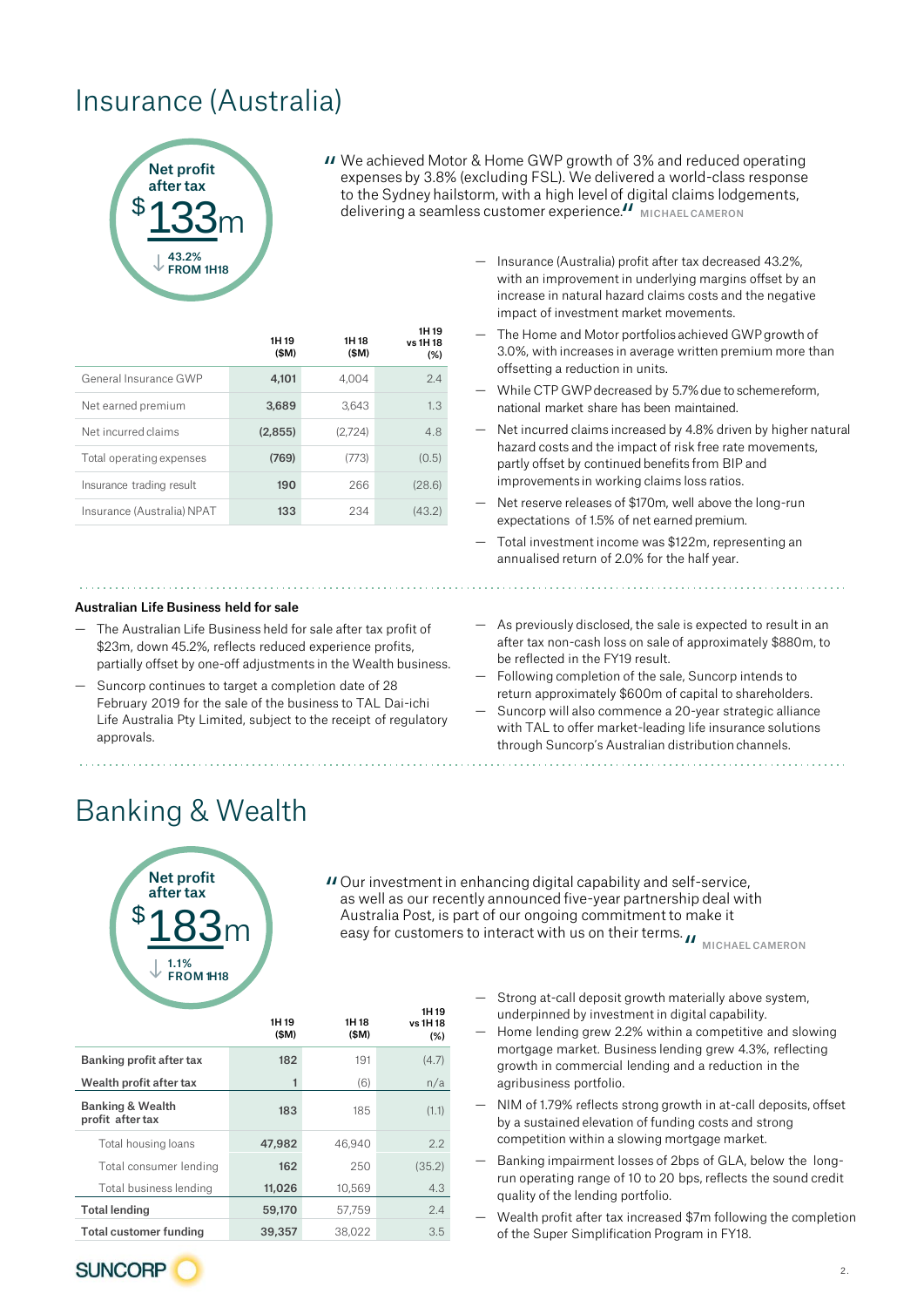### New Zealand



Strong top-line growth across all portfolios has driven an 82% " improvement in New Zealand NPAT. The result reflects the benign weather and favourable working claims experience. The outlook for our New Zealand business is positive, with market **growth expected to moderate over the medium term. II** MICHAEL CAMERON

|                          | 1H 19<br>(SM) | 1H 18<br>(SM) | 1H 19<br>vs 1H 18<br>(%) |
|--------------------------|---------------|---------------|--------------------------|
| General Insurance GWP    | 768           | 703           | 9.2                      |
| Net earned premium       | 641           | 564           | 13.7                     |
| Net incurred claims      | (315)         | (319)         | (1.3)                    |
| Total operating expenses | (201)         | (182)         | 10.4                     |
| General Insurance NPAT   | 95            | 46            | 106.5                    |
| Life Insurance NPAT      | 16            | 15            | 6.7                      |
| New Zealand NPAT         | 111           | 61            | 82.0                     |

- Improvement in the General Insurance result was driven by strong top-line growth and favourable natural hazard and working claims experience.
- Reported insurance margins improved with an ITR of 20.6%, up from 12.4% in 1H18.
- GWPgrew by 9.2% to A\$768m, driven by premium increases across all portfolios and supported by unit growth.
- New Zealand Life in-force premium grew 4%, supported by strong policy retention.

Fully franked

ordinary dividend

 $26$  cps

TOTAL PAYOUT RATIO OF 81.4%

# Capital and Dividend

- Suncorp maintains a strong capital position with all businesses holding CET1 in excess of targets. The Group's excess to CET1 target is \$434m after adjusting for the interim dividend.
- Suncorp's cash earnings and strong balance sheet position has led to a fully franked interim ordinary dividend of 26 cents per share. This equates to a payout ratio of 81.4% of cash earnings.
- As announced on 4 September 2018, following completion of the sale of the Australian Life Business, Suncorp intends to return approximately \$600m of capital to shareholders.
- Suncorp remains committed to returning excess capital to shareholders.



### FY19 Outlook

- External factors including natural hazard costs above allowance, investment market volatility and higher " than expected regulatory costs post Royal Commission have impacted the Group's 1H19 result and expectations for the FY19 reported Cash ROE. Our underlying performance demonstrates that we are Well positioned to deliver strong and sustainable shareholder returns.  $\boldsymbol{\mathit{II}}$  <sub>MICHAEL CAMERON</sub><br>-line growth of 3 - 5%.
- Group top-line growth of 3 5%.
- Investment in regulatory projects and system enhancements expected to exceed the original estimate of ~\$90m by \$50m, as a consequence of an increase in regulatory projects and following a preliminary assessment of the Royal Commission recommendations.
- Underlying ITR of at least 12% to be supported by BIP and earnings impact of repricing and unit growth throughout FY18.
- Elevated funding costs and a competitive and slowing credit market will impact the Bank's ability to meet its CTI and NIM targets. CTI for FY19 is now forecast to be consistent with 1H19 and NIM expected to be at or just below the 1.8%-1.9% target range.
- Reserve releases are expected to remain above 1.5% of NEP, provided the benign inflationary environment continues.
- Suncorp will seek to maintain an ordinary dividend payout ratio of 60% to 80% of cash earnings and remains committed to returning surplus capital to shareholders.
- The BIP program is expected to exceed its original target for FY19 of \$195m. Net benefits are now expected to be in excess of \$225m in FY19.
- Suncorp remains well placed to mitigate the impact of further natural hazard events in 2H19 through a combination of its main catastrophe program, dropdown aggregate protection and natural hazard aggregate protection.